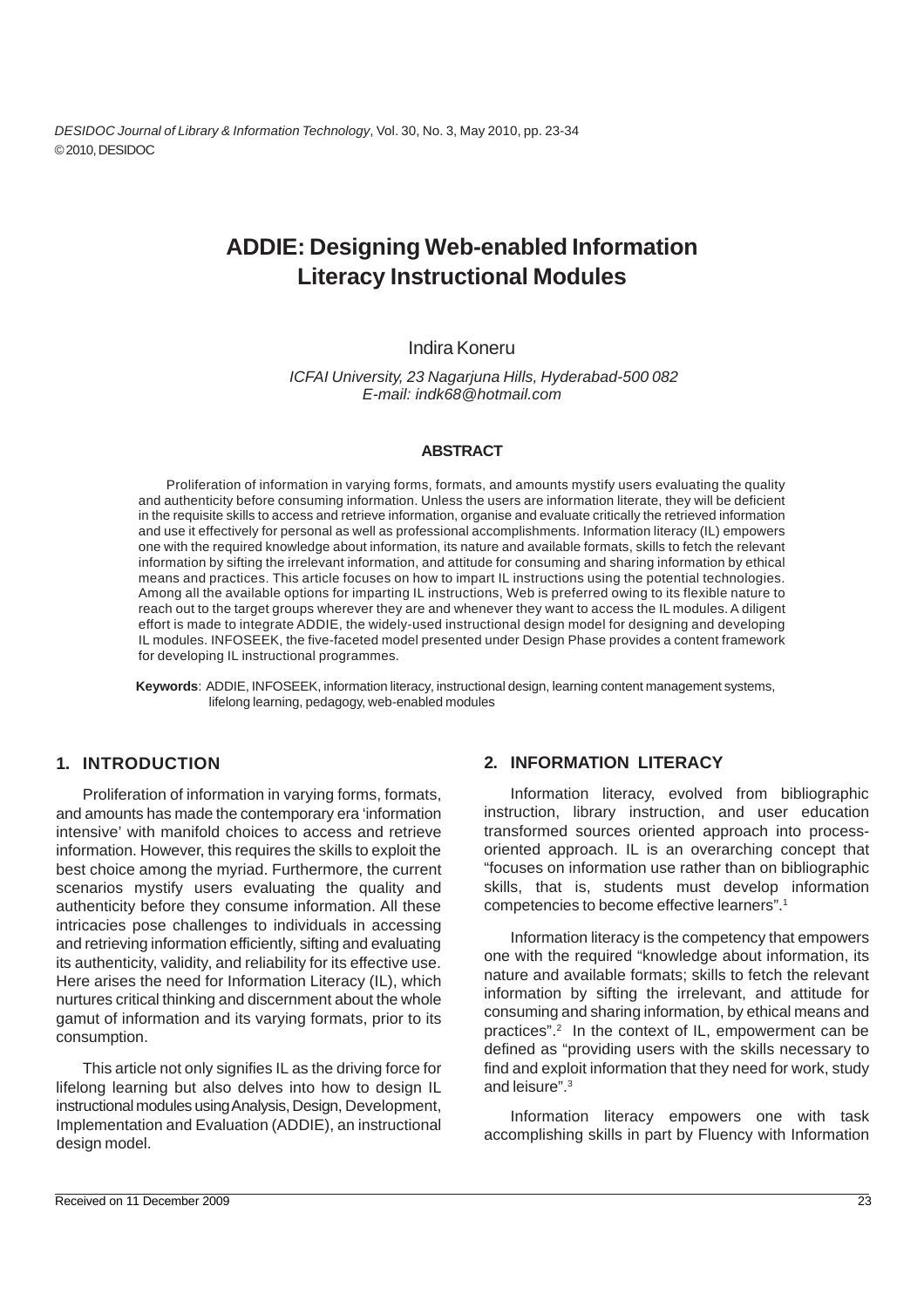

**Figure 1. Concept of information literacy.**

Technology (FIT), in part by sound investigative methods, but most important, through critical discernment and reasoning. IL initiates, sustains, and extends lifelong learning through abilities, which may use technologies but are ultimately independent of them.<sup>4</sup> IL, a set of skills equips one with 'technology fluency' and 'information fluency'. Technology fluency or FIT enables one to harness technology and its various tools. Whereas, information fluency equips one with skills imperative for understanding, seeking, locating, retrieving, evaluating, consuming information efficiently and effectively to meet his or her information needs and generate new knowledge.

UNESCO5 publication, Principles of Awareness-Raising for Information Literacy: A Case Study, summarises the essential skills and values for effective IL as:

#### **General Skills**

- (a) Problem solving.
- (b) Collaboration and teamwork.
- (c) Communication.
- (d) Critical thinking.

#### **Information Skills**

- (a) Information seeking.
- (b) Information use.
- (c) Fluency with Information and Communication Technology (ICT).

#### **Values and Beliefs**

- (a) Using information wisely and ethically.
- (b) Social responsibility and community participation.

The ability to read is a basic skill, but the ability to get the right information is the survival skill in the information era. It is IL that equips one with the ability to find the best information among the myriad of sources and apply it to make wise decisions.

# **3. SIGNIFICANCE OF INFORMATION LITERACY**

Information literacy is not only significant to individuals for various levels of education but even for various occupations, daily decision-making, and problemsolving, thus enabling lifelong learning process.

Increasing attention to IL is partly the result of information overload especially related to the growth of digital information, which has even caused a new ailment called Information Fatigue Syndrome (IFS)<sup>6</sup>, and partly because of the new focus on student learning in a lifelong learning context.7

Information literacy and lifelong learning are interrelated concepts. Both are "self-motivated and selfdirected, and do not require the mediation of an outside individual, organisation or other kind of helper, beyond the learner him/herself, although advice and assistance can be helpful".<sup>8</sup>

The current information and technology intensive environment, with information exploding in multiple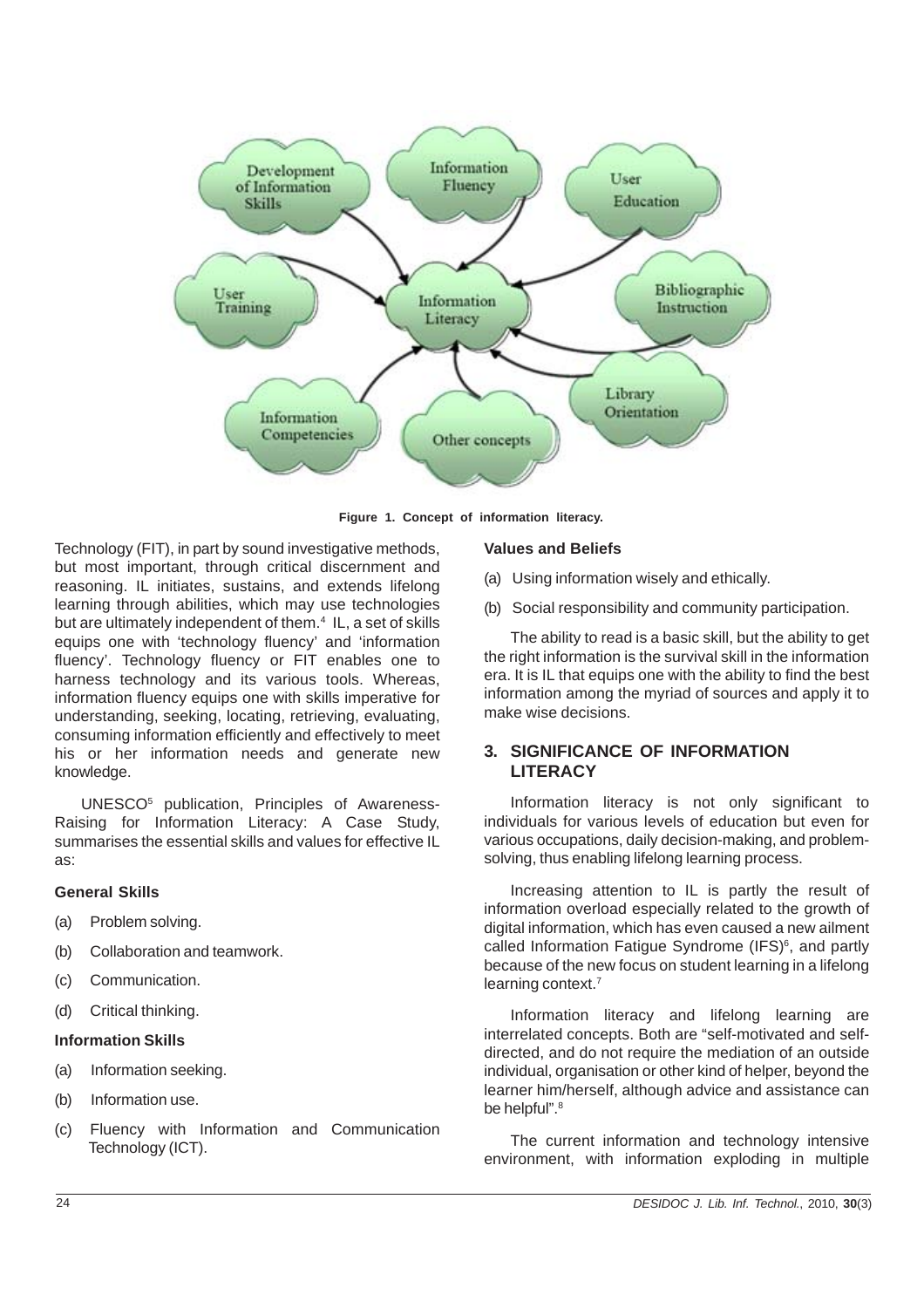directions in varying forms and formats, through multiple media, creates a chaos among learners. This bewilderment is due to the deficiency in information competency.

Unless the learners and/or users are information literate, they will be deficient in the thriving skills to access and retrieve information, organise and evaluate critically the retrieved information and use it effectively for personal as well as professional accomplishments. 'Information illiterate' will have fewer opportunities to cope with the current information age when compared to 'information literate'.

UNESCO's IFAP (Information for All Programme, 2006) accentuates, "Everybody should have the opportunity to acquire the IL skills in order to understand, participate actively and benefit fully from the emerging knowledge societies".8

Information literacy is a 'prerequisite' and 'essential enabler' for lifelong learning. Lifelong learning is 'all formal, non-formal, and informal learning whether intentional or unanticipated, which occurs at any time across the lifespan'.9 Having realised IL as the driving force for lifelong learning, LIS practitioners need to conceive plans on 'how to impart IL instructions', harnessing available technological tools for reaching out to innumerable number of audience.

#### **4. WEB-ENABLED INFORMATION LITERACY PROGRAMMES**

Technology infusion for imparting IL not only acclimatises the learners to the e-ambience but also facilitates 'flexible access' to IL modules. Flexible access refers to access and use of information and resources at a time, place and pace that is suitable and convenient to individual learners rather than the teacher and/or the educational organisation.10

Modes of IL instruction may range from stand-alone courses to online tutorials through formal class settings, one-on-one or small group sessions, written guides and brochures, audio-visual presentation, and self-learning packages (CD/DVD). Among all the available options for imparting IL instructions, web-enabled tutorials are gaining momentum owing to their inherent nature of flexibility in reaching out to the target groups wherever they are, and whenever they want to access the IL modules. Moreover, ICT offers multiple tools and formats to users, to access, retrieve, manipulate, analyse and repackage information in a customised form to meet their needs for effective use and scholarly communication.

Web-enabled IL programmes enable students to access it anytime and anywhere, provided they have Internet access. Tess Tobin and Kesselman<sup>11</sup> summarises the advantages of web-based instructions as:

- ± Web-based instruction allows self-directed, selfpaced instruction in any topic.
- ± Web-based Training (WBT) is media-rich training fully capable of evaluation, adaptation, and remediation that can provide the available tools to organise and deliver content into well-crafted teaching systems.

However, before embarking on technology-integrated education and information services, feasibility study is mandatory. For making wise decision in this regard, Bates<sup>12</sup> presented a decision-making model ACTIONS that stands for Access, Costs, Teaching functions, Interactivity, Organisational Issues, Novelty, and Speed.12 Analysis of these factors helps us choose the appropriate media and technologies and their suitable teaching functions for developing and delivering the IL learning resources. Knowledge and understanding of learning theories and the pedagogical skills are indispensable for LIS professionals to design, develop, and deliver (Webenabled) IL modules. For rendering web-enabled IL instructional services, library and information practitioners need to reengineer their 'instructional strategies' and adopt e-pedagogy to break down the barriers, and the time and space put forth for imparting library instruction programmes.

# **5. INSTRUCTIONAL DESIGN AND INFORMATION LITERACY**

Instructional Design (ID), a systemic process involves needs analysis and the development of an effective delivery system to meet those needs. In addition to the development of instructional materials and activities, ID involves developing reflective learning activities and evaluation practices to engage learners so as to make their learning process active and constructive.

Instructional Systems Design involves designing and development of instructional specifications using appropriate learning and/or instructional theories, to facilitate effective learning. Adopting suitable learning theory based on student-learning-style, enables information professionals "to explore the possible link between the way in which students experience IL and their level of engagement (surface or deep) with other assignments".13

Information literacy rejects the traditional teachercentred learning model, rather, IL is based on active learning model in which the student is at the centre of the learning environment.<sup>14</sup>

Information literacy programmes should provide learners with self-directed, independent and constructive learning opportunities. Constructivism as learner-centred approach enables learner to build his or her own knowledge through engaging learner in active investigation and thought. The Alexandria Proclamation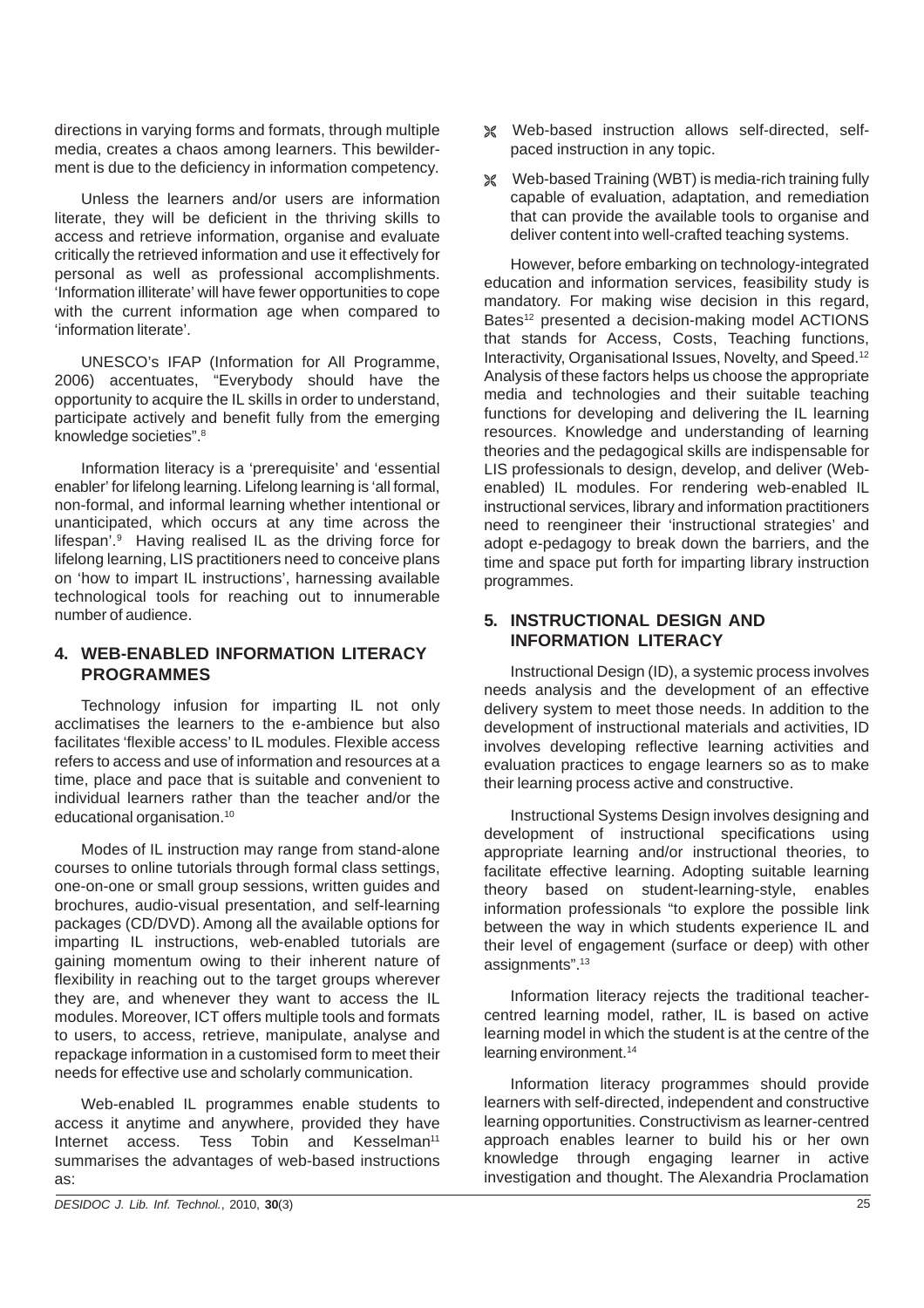on Information Literacy and Lifelong Learning recommends: "Implement active pedagogical practices such as problem-based learning, service learning and constructive learning that are both in support of and well supported by the practice of IL".<sup>15</sup>

Constructivist approach is preferred to impart IL instructions as: (i) learning can be achieved by reflective thinking to solve problems, wherein teachers act as guides; (ii) learning is an active process of discovery and categorisation, wherein learners build on their prior knowledge and experiences to reach advanced level of understanding.16

Constructivist learning enables the learner coconstruct meaning by exploring an environment, solving a problem, or applying information to a new situation that he/she helps to define. While designing and developing IL instructional modules, LIS professionals need to embed the pedagogical and andragogical techniques and practices, which promote constructive learning among the participants. Instructional Technologies Committee, ACRL Instructional Section suggests the following tips on the pedagogy of Web instruction:<sup>17</sup>

- (i) Outline the objectives and outcomes clearly to establish purpose and realistic expectations.
	- (a) Outcomes address the larger overall goal(s) of student learning.
	- (b) Objectives address actions or learning behaviours that will result from the instruction.
	- (c) Keeping this tip in mind helps to avoid the use of technology for technology's sake.
- (ii) Provide a clear, intuitive structure that:
	- (a) Reflects the objectives of the instruction.
	- (b) Allows for different learning styles.
	- (c) Permits the student to self-pace and remediate.
- (iii) Include active learning techniques to foster studentcomputer, student-student and/or student-instructor interaction. Some techniques to consider incorporating include:
	- (a) Promoting user-created content.
	- (b) Developing tools to aid in student selfassessment and feedback.
	- (c) Providing occasion for discussion.
	- (d) Creating collaborative opportunities to enhance comprehension of concepts being taught.
- (iv) Give attention to IL concepts rather than the mechanics of a particular technology so that
	- (a) Skills learned will be more transferable to future use.
- (v) Incorporate contemporary language and topics, be as succinct as possible, and don't be afraid to entertain. This strategy will:
	- (a) Establish relevance to students' lives.
	- (b) Not overwhelm them with verbiage.
	- (c) Help to keep their interest.
- (vi) Provide multiple ways to students to communicate with the instructor and subject experts such as librarians.
- (vii) Whenever possible, make instruction course-related so that it:
	- (a) Provides context for the concepts being taught.
	- (b) Makes the material more relevant to the student.

ADDIE, a widely-used instructional design model in education and corporate training gives us ample scope to integrate pedagogy (aforelisted), learning theories, and other ID principles in IL instructional modules.

#### **6. ADDIE**

ADDIE enables to design and develop IL instructional services based on needs analysis. The outcome of each phase serves as an input to the subsequent phase. It is a systemic model based on which several Instructional Systems Design (ISD) models have been conceived.

ADDIE, the cyclic process (Fig. 2) involves: (i) analysis of learners, their learning needs and goals; (ii) designing the learning objectives, content, exercises, and modalities for delivering the modules; (iii) development modules and decide upon the format of the content, sequence of delivery and type of learning process; (iv) implementation, deploying over the web to reach out the intended user groups; and (v) evaluation of the prototype for its accessibility and usability.

Reviewing each phase to identify the merits and demerits and/or hiccups, if any, is mandatory to evaluate the effectiveness of the ISD. Review enables fine-tuning and improving the instructional system. Fine-tuning of the instructional systems may necessitate us repeatiton of the processes analysis through development, thus making instructional design a cyclic process.

# **6.1 Analysis**

The tasks to be performed during analysis phase are: (i) instructional need analysis; (ii) goal analysis; (iii) learner analysis; (iv) task analysis; (v) context analysis; and (vi) content analysis. Analysis of the learners and their learning environment are vital for instructional design. The target users and user groups, their learning needs, language preferences, accessibility to the learning platform need to be analysed. Language is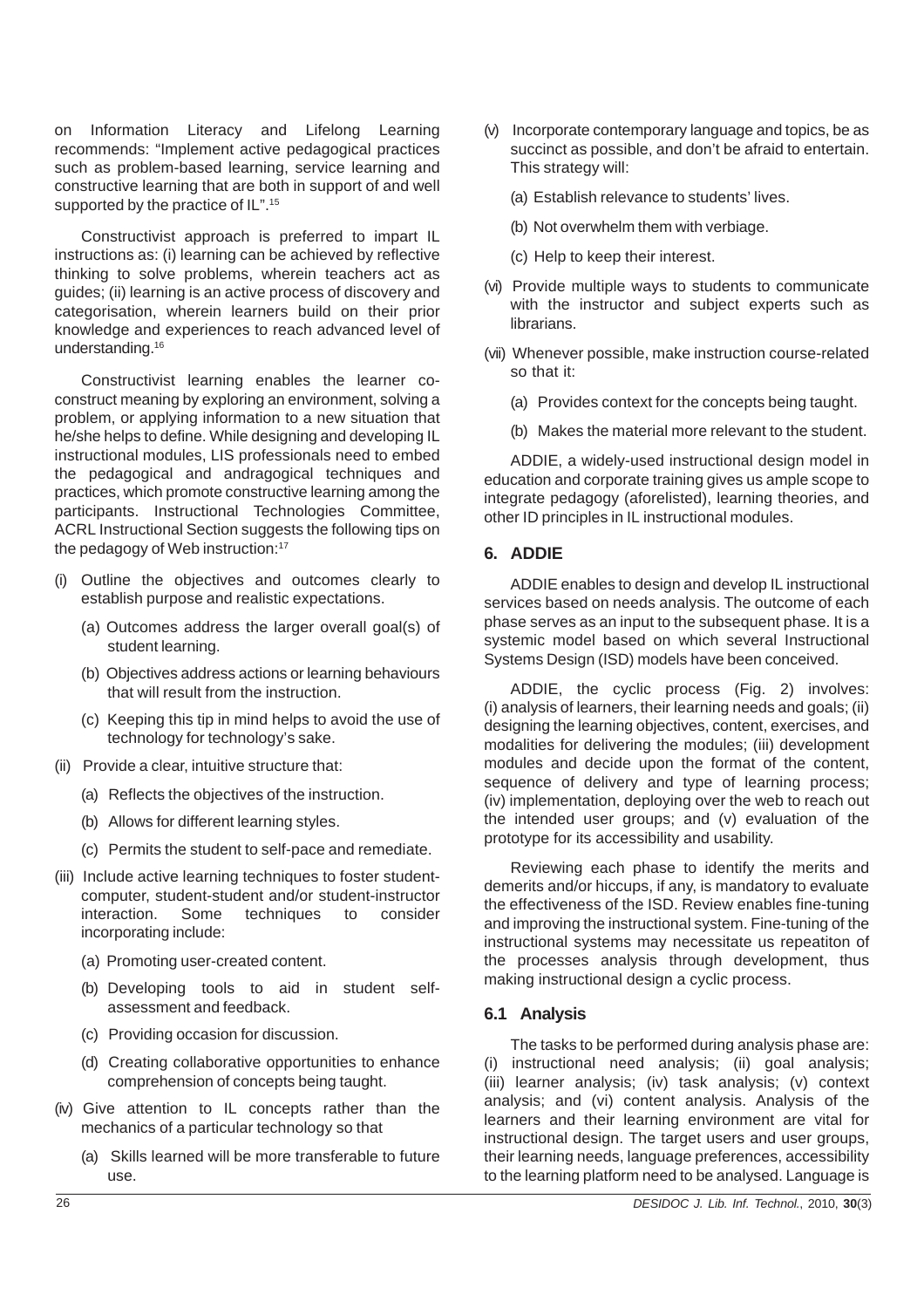

**Figure 2. Instructional systems design and development process.**

a decisive factor in making IL instructional programme effective. LIS practitioners need to ascertain the prime medium of instruction for stimulating learners, thereby engaging them in active and constructive learning process.

#### *6.1.1 Instructional Need Analysis*

Assessing learning or *instructional need* is a process of identifying the gap between *what is* and *what needs to be*, thereby, finding how to remedy the lack, whether it is knowledge or skills.

#### *6.1.2 Goals Analysis*

Instructional need analysis enables the designers to analyse the *course goals* that define the knowledge, skills, and attitudes to be acquired through the IL instructional programme for improved performance. Course goals for IL programmes can be: Improving the learner's ability to: search and retrieve relevant information using different tools and channels available; use information effectively and ethically for personal and professional development; and cope with the changing and complex information environs.

#### *6.1.3 Learner Analysis*

The instructional goals and anticipated outcome can be decided by the analysis of learners and their knowledge and skill gaps. Since the web-enabled delivery is preferred method to reach out innumerable audience at any time, learners' accessibility to the proposed

instructional programme and availability of required plugin, if the modules are media-rich and media-dependent, need to be determined. Analysis is not a simple process; it is a skilled job for the LIS professionals to garner the data requisite.

#### *6.1.4 Data Gathering Methods*

Among the various data collection methods, questionnaires, observation, interviewing focus groups may serve the purpose. However, one may choose the survey method and tool-based methods on the resources depending on both staff and finances available. Data to be collected to analyse the needs are on:

- $%$  Who are the audience?
- $%$  How many are the potential learners?
- $%$  What is the need for instructional design?
- ± What are the current skills of the learners?
- $\%$  What are the skill gaps?
- $%$  What should be the course objectives and goals?
- $*$  What are the desired outcomes?
- \* Where are the learners located geographically? Are learners distributed throughout a geographical location or within the campus?
- ± What is the preferred mode of instruction? Is it computer-aided instruction, web-enabled, audio/ vedio, or library brochures?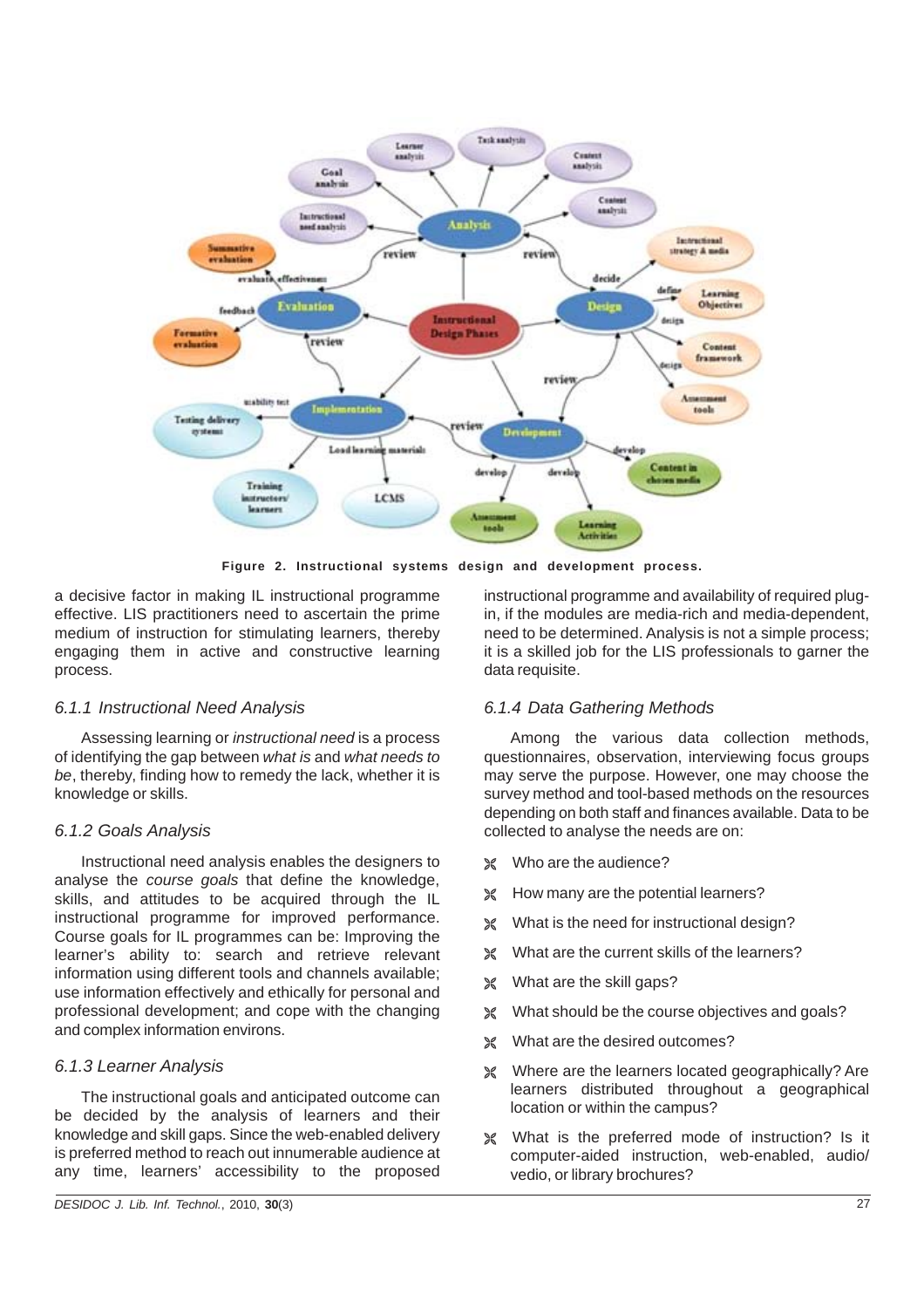#### ± What is the preferred language?

If the time and other resources permit, one can go for assessing learner attributes in a comprehensive manner, as IL instruction modules are to be learner-centric, making learning process effective.

During learner's analysis process, focus should be on their:

Cognitive Characteristics: learning and processing styles, content knowledge, etc.

Psychosocial Characteristics: aptitude, learning motivation, attitude towards learning environment and learning content, socio-cultural attributes, beliefs, etc.

Physiological Characteristics: physical health, sensory perception, memory registry, etc.

#### *6.1.5 Task Analysis*

Task analysis involves the breaking down of the complex learning tasks into simple performance-based tasks. The learning tasks are simplified into to-doactivities that focus on gaining knowledge and skills relevant to the instructional programme or course planned for. The task analysis process enables the instructional designer to design simple learning practices aimed at improving performance, as decided during goals analysis. Otherwise one may end up designing irrelevant learning processes diminishing the chances of realising the proposed course goals.

#### *6.1.6 Context Analysis*

Context analysis involves analysing the learning environment analysis, wherein learning process takes place. During context analysis, information is collected on the learning environment available and accessible. The following data help analysing the learning context, prior to designing learning ambience, and develop learning modules:

- ± Do instructors and learners have access to appropriate technology and necessary support?
- ± Do learners have availability to the necessary plug-ins for accessing the IL modules, if rich in media?
- ± Do instructors have KSA (knowledge, skills and attitudes) for updating the content, in accordance with technological upgradation?

One can solicit this information either by traditional survey methods or with the aid of available online tools like discussion boards, student response systems, and other such tools that are helpful to assess the learner attributes based on which one can design the instructional modules.

#### **6.2 Designing Learning Modules**

The design phase documents specific learning objectives, assessment instruments, exercises, and content. The data gathered during analysis phase can be used for designing the instructional modules. Based on the outcome of needs analysis, the objectives and learning outcomes; the sequence and format of the modules and content instructional delivery modes and methods can be devised, which serve as the inputs for developing the IL modules.

The activities to be performed in the design phase are:

- \* Articulating learning objectives in performance behavioural terms.
- ± Developing structure of the content (content framework).
- ± Deciding on the evaluation strategies to be developed for assessing learning outcome.
- \* Selecting the instructional strategy and delivery media based on the needs analysis and learner's accessibility.

# *6.2.1 Learning Objectives*

Learning objectives specify the anticipated outcome and/or accepted performance of the learners or participants. IL learning objectives derived from the needs analysis can be as shown in Exhibit 1.

Each learning objective (Exhibit 1) indicates the anticipated performance (learning outcome) of the participants in behavioural terms. The aforelisted learning objectives are general objectives for the IL instructional programme. Similarly, learning objectives for each module are to be developed by taking into consideration the three elements of instructional and/or learning objectives: (i) behaviour or performance to be accepted as evidence that the learner has changed; (ii) the conditions under which the behaviour will be demonstrated; and (iii) the standards or criteria of acceptable performance against which the success or failure of the learner will be judged.<sup>18</sup> Learning objectives help in the choice of content (instructional material, instructional and learning activities, and learning evaluating procedures.

# *6.2.2 Content Framework—INFOSEEK*

INFOSEEK, the five-faceted model is the content framework proposed for IL instructional modules. Under the INFOSEEK model, the five facets of IL structured as five learning modules are:

- (i) Information fluency.
- (ii) Search and retrieval.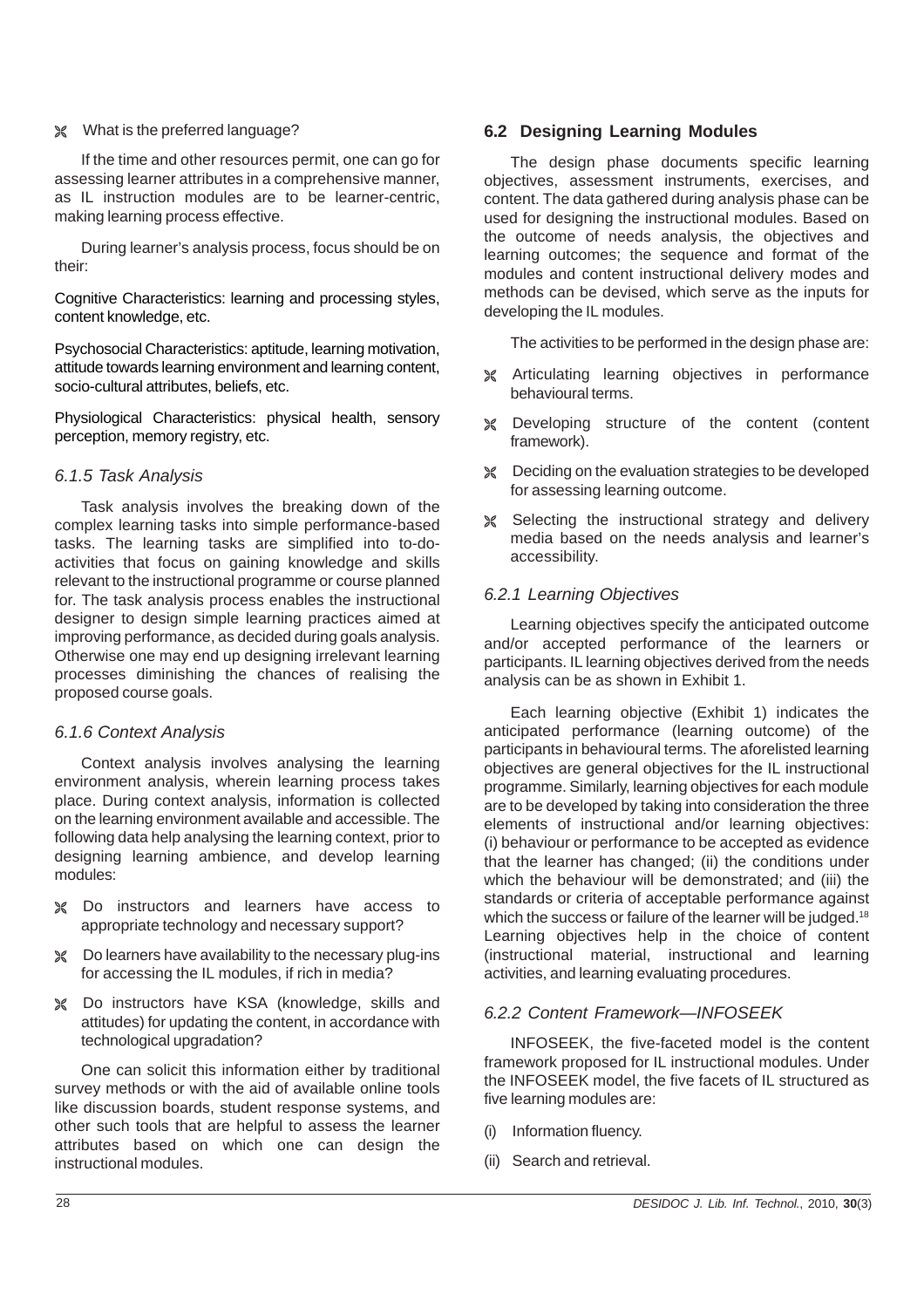Upon completion of the Information Literacy modules, learners will be able to:

- (i) **Recognise** the need for information.
- (ii) **Demonstrate** understanding of the nature of information.
- (iii) **Use** the Web, the Internet and associated information retrieval tools.
- (iv) **Adopt** best search strategy for searching and retrieving information.
- (v) **Evaluate** information retrieved based on its credibility, authenticity and currency.
- (vi) **Organise** information for further reference and use.
- (vii) **Consume** information effectively for decision-making and problem-solving.
- (viii) **Update** knowledge and **upgrade** skills in line with the changes in respective functional domains
- (ix) **Share** and **communicate** the research findings and innovative ideas and practices among peer groups.

**Exhibit 1. Learning objectives.**

- (iii) Evaluating critically.
- (iv) Effective and ethical use.
- (v) Knowledge building and sharing and keeping current.

INFOSEEK aims at making the participants 'information competent'. The proposed learning modules enable a learner to understand the nature of information and its various sources and formats; adopt a search strategy proceeding from simple search to advanced search procedures.

The five learning modules (Exhibit 2) aim at enabling the learners to search and retrieve information efficiently and to validate and evaluate the retrieved sources for meeting his or her information need. Further, learning content enables the learners to widen their knowledgebase by consuming information effectively and ethically and disseminate information research findings through scholarly communication.

#### *6.2.3 Evaluation Strategies*

At the design phase itself, attention is to be paid to the evaluation criteria and strategy. Designing a blueprint, giving weightage for each concept and process described in each module is essential. Deciding on the type of test (objective or subjective), type of questions (multiple choice, quiz, activities, matching the test items, labelling the components of a process, etc.) is equally significant. Each learning module needs to be designed with reflective learning activities that facilitate constructive learning among the participants.

Reflective exercises aid in formative evaluation of the learners, whereas for summative evaluation assignments, exercises, and quizzes are to be designed. Summative evaluation mechanisms, meant for assessing the IL skills

that participants acquired, are to be devised. For evaluating participant's performance a blueprint with due weightage to the content, objectives and types of questions is to be devised, which serves as a cynosure for the developers.

While devising the evaluation blueprint, weightage should be given to (i) content area (topics); (ii) objectives (Bloom's taxonomy of educational objectives knowledge, comprehension, application, analysis, synthesis, evaluation help in constructing test items)<sup>19</sup>; and (iii) types of questions. For designing a threedimensional blueprint, LIS professionals need to interface with the instructional designer and subject matter expert (information literacy).

#### *6.2.4 Instructional Strategy and Media*

Modes of instruction may range from stand-alone courses to online tutorials through formal class settings, small group sessions, one-on-one encounters, written guides and brochures, course-integrated instructions, audio-visual presentations, and online instructions. Since chosen mode of instruction is online, ICT is the media to be harnessed. Preferring electronic mode to impart IL offers flexible access to multiple audiences, regardless of time and space barriers. For instructional designers and developers, web-based IL instructions offer flexible content management options, enabling customisation of IL modules in different levels and formats in accordance with the learners and their accessibility and usability options. Designing a user-friendly interface that facilitates delivery of learning modules, easy navigation and access to the IL instructional modules is equally important to enhance the usability. Deciding Course Development Team and the training required for Course Team and Facilitators is also required during the analysis phase.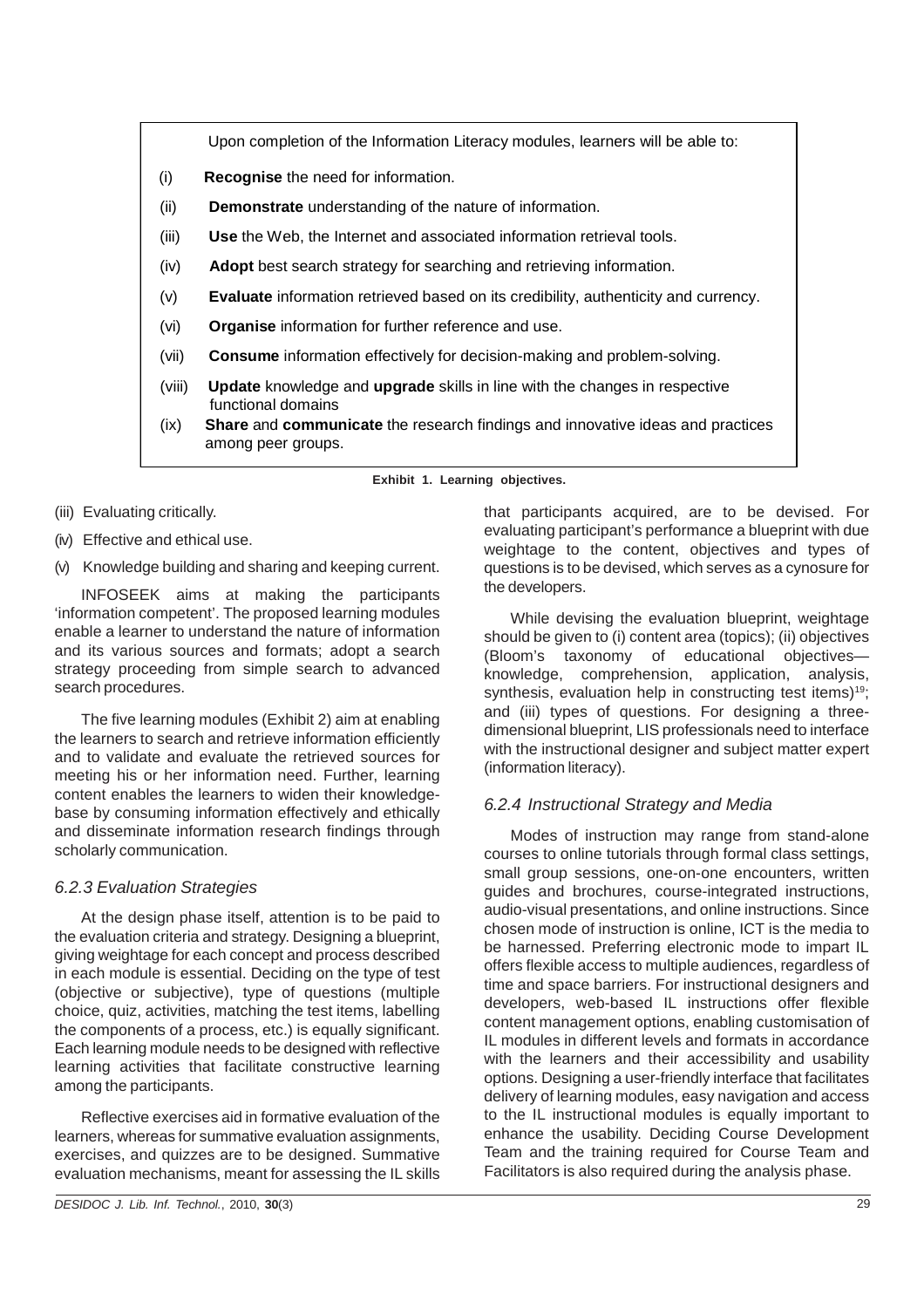| <b>INFO</b> | <b>Information fluency</b>                                                                                                                                                                       |
|-------------|--------------------------------------------------------------------------------------------------------------------------------------------------------------------------------------------------|
|             | Understanding the nature of information                                                                                                                                                          |
|             | Information generation cycle                                                                                                                                                                     |
|             | Primary, secondary and tertiary sources of information                                                                                                                                           |
|             | Various forms and formats of information                                                                                                                                                         |
|             | E-resources                                                                                                                                                                                      |
| S           | Search and retrieval                                                                                                                                                                             |
|             | Gaining knowledge about the various information channels and search and<br>retrieval tools                                                                                                       |
|             | Fluency with the various access tools                                                                                                                                                            |
|             | Catalogues (OPAC), bibliographies, indexes and abstracts, databases,<br>subject gateways, search engines, directories, digital repositories                                                      |
|             | Adopting appropriate search strategy                                                                                                                                                             |
|             | Formulating search expression                                                                                                                                                                    |
|             | Broadening and narrowing search                                                                                                                                                                  |
|             | Reformulating the search string                                                                                                                                                                  |
| Е           | Evaluating critically                                                                                                                                                                            |
|             | Assessing the quality of information retrieved                                                                                                                                                   |
|             | Credibility of <i>information provider</i> (author or publisher), and authenticity,<br>objectivity and currency of information                                                                   |
| Е           | <b>Effective and Ethical use</b>                                                                                                                                                                 |
|             | Consuming information for the accomplishment of tasks                                                                                                                                            |
|             | Conserving Copyright to avoid plagiarism                                                                                                                                                         |
|             | Using citation styles (APA, MLA, Chicago Style etc.) for acknowledging the<br>source(s) used                                                                                                     |
| Κ           | Knowledge building and sharing; and Keeping current                                                                                                                                              |
|             | Generating new knowledge in a form and format usable                                                                                                                                             |
|             | Communicating research results and innovative ideas among the peer groups<br>via scholarly journals and virtual communities                                                                      |
|             | Keeping current with and stay informed about emerging knowledge; new developments<br>and practices in the domain(s) interested.                                                                  |
|             | Widening existing knowledge base                                                                                                                                                                 |
|             | Registering with RSS feeds, Listservs (mailing lists), e-groups, virtual<br>communities and subscribing to RSS feeds, e-alerts, and e-newsletters relevant<br>to individual area(s) of interest. |

**Exhibit 2. INFOSEEK–IL content framework.**

# **6.3 Development**

The outcome of the design phase aids in the actual creation and/or development of learning modules in the development phase. Learning modules are developed in the form and format as decided in the design stage. The activities desired for developing modules are:

- ± Developing learning modules based on the delivery mode and media as decided during the design stage.
- ± Developing learning activities with ample scope for learners to reflective on.
- **EX** Developing assessment tools to measure learning outcome (both formative and summative).

Developing the instructional modules is a collaborative effort. The members required for the instructional programme development are:

± Library and information professionals.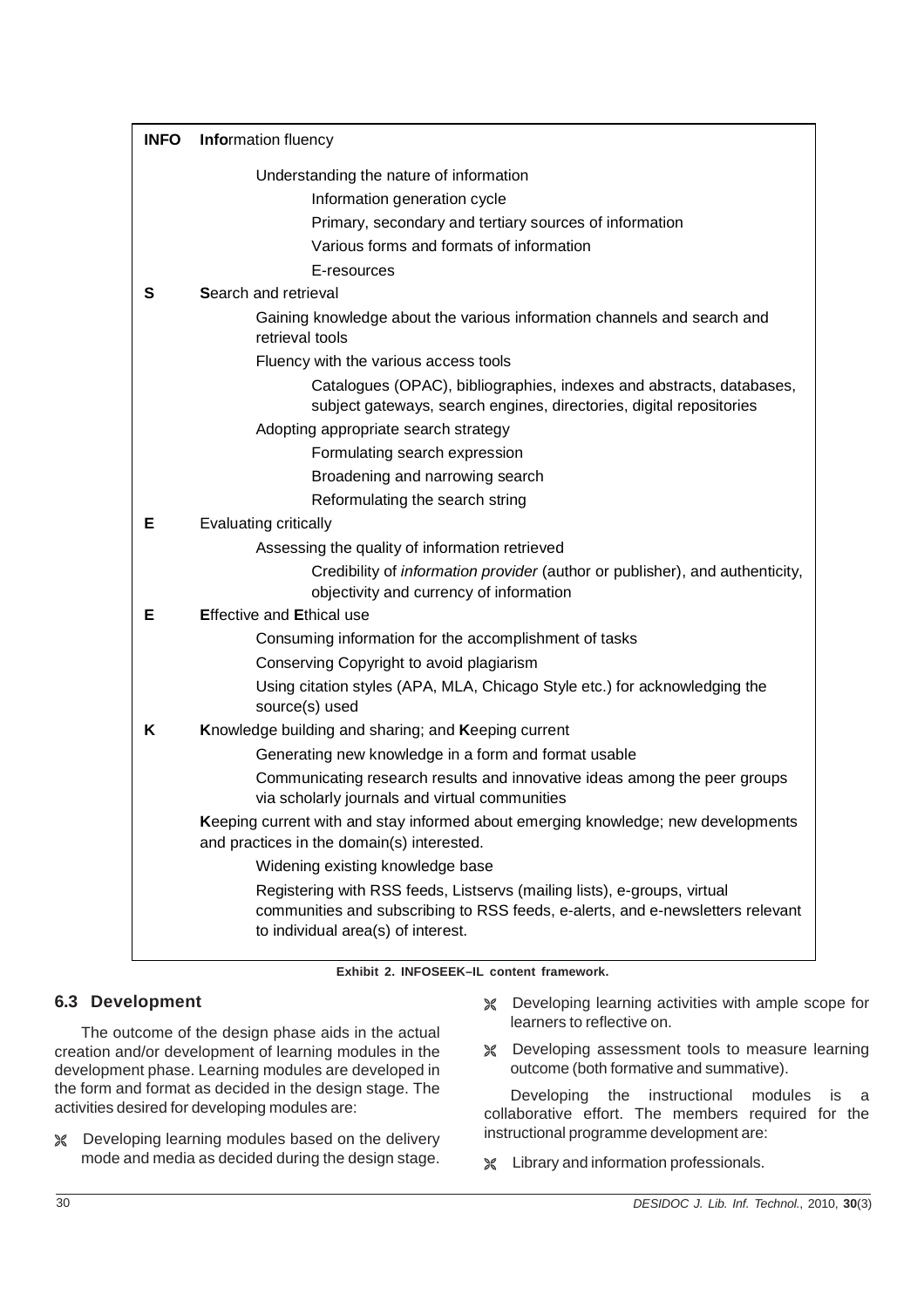- $%$  Instructional designer.
- ± Subject matter expert (SME).
- $*$  Content author/developer.
- ± Programmer/developer.
- ± Graphic designer/media producer.

LIS practitioners, in addition to team up with the developers, should also interface with the aforementioned team members to develop an effective IL instructional system.

#### **6.4 Implementation**

During implementation, the developed instructional materials are delivered using the chosen media. The processes involve:

- ± Loading the content developed into the chosen learning content management system.
- $*$  Training the facilitators and delivery team.
- ± Interaction of instructors and facilitators with students.
- $¥$  Pilot testing the learning system and modules developed.

Various Content Development (Authoring) Tools, viz., Macromedia, Captivae, Lecora, etc., serve the said purpose. Alternatively, Learning Content Management Systems (LCMS) or Course Management Systems (CMS), viz., WebCT, Breeze, Elluminate, Moodle, Atutor, Brihaspati, etc., can be considered for managing and delivering IL modules. The choice of an LCMS should be based on its customisability, usability (ease-of-use) and compatibility with all operating systems avoiding plug-ins download for learners.

Both alpha testing and beta testing are significant to validate the developed IL modules developed. Alpha testing is meant for testing the various sub-systems, their technical compliance, and usability, before deploying "Information Literacy Modules" for use. Beta testing involves testing the validity of the IL instructional systems and modules by inviting not only participants but also external groups such as SME and/or others with similar project design and development experience and expertise. Based on the feedback of focus groups, needed amendments, i.e., refining the structure and content are to be made so as to make the IL learning modules more effective for the participants.

# **6.5 Evaluation**

Thought evaluation appears as the final phase in the instructional design process. It starts in the design phase (preparing blueprint). Instructional or learning objectives

and evaluation strategies are mutually supporting. During evaluation phase both the instructional system developed and the participant's performance need evaluation. The CIPP (Context, Input, Process and Product) Model<sup>20</sup> is the popular model used to evaluate educational and instructional systems; whereas the Kirkpatrick's Four Level Model<sup>21</sup> is the widely used model for evaluating learner's performance.

Evaluation stage is to determine the effectiveness of learning programme and grade the learner's skills. The sub-tasks involved are:

- **★ Determining instructional effectiveness.**
- $\mathcal{L}$  Evaluating course design and materials.
- ± Assessing student's skills (summative evaluation using reflective exercises/activities) and awarding grades.
- ± Implementing revisions for improving course effectiveness.

#### *6.5.1 Evaluating Information Literacy Instructional System*

Evaluating IL instructional system is meant to assess whether the learning system facilitates effective learning and brings the desired outcome or not. Ensuring the usability and accessibility is vital for effectiveness of the instructional system. Learner interface should be evaluated for guaranteeing hassle-free navigation and usable leaning modules. CIPP, a systems model facilitates evaluation of: (i) the learning context**-**needs analysis; (ii) inputs—availability and adequacy of resources, viz., money, material (infra-structure) and men; (iii) process—formative evaluation of instructional programme implemented; and (iv) product—summative evaluation to gauge the effectiveness of instructional products in line with the learning objectives. CIPP evaluation model helps in strengthening the IL instructional programme; updating the content, and restructuring and redesigning the modules, if necessary, for enhanced usability.

#### *6.5.2 Evaluating Learners' Performance*

To determine learners' performance, Kirkpatrick Four Level Model accentuates to proceed through the four levels, viz., (i) reaction, (ii) learning, (iii) behaviour, and (iv) results. While designing and developing evaluation strategies and techniques to measure performance (learning outcomes) of the IL programme participants, the criteria to be considered are their:

- ± Capability in identifying 'sources of information'.
- ± Proficiency with the ICT tools and required software packages (MS Word, PowerPoint, e-mail, etc.).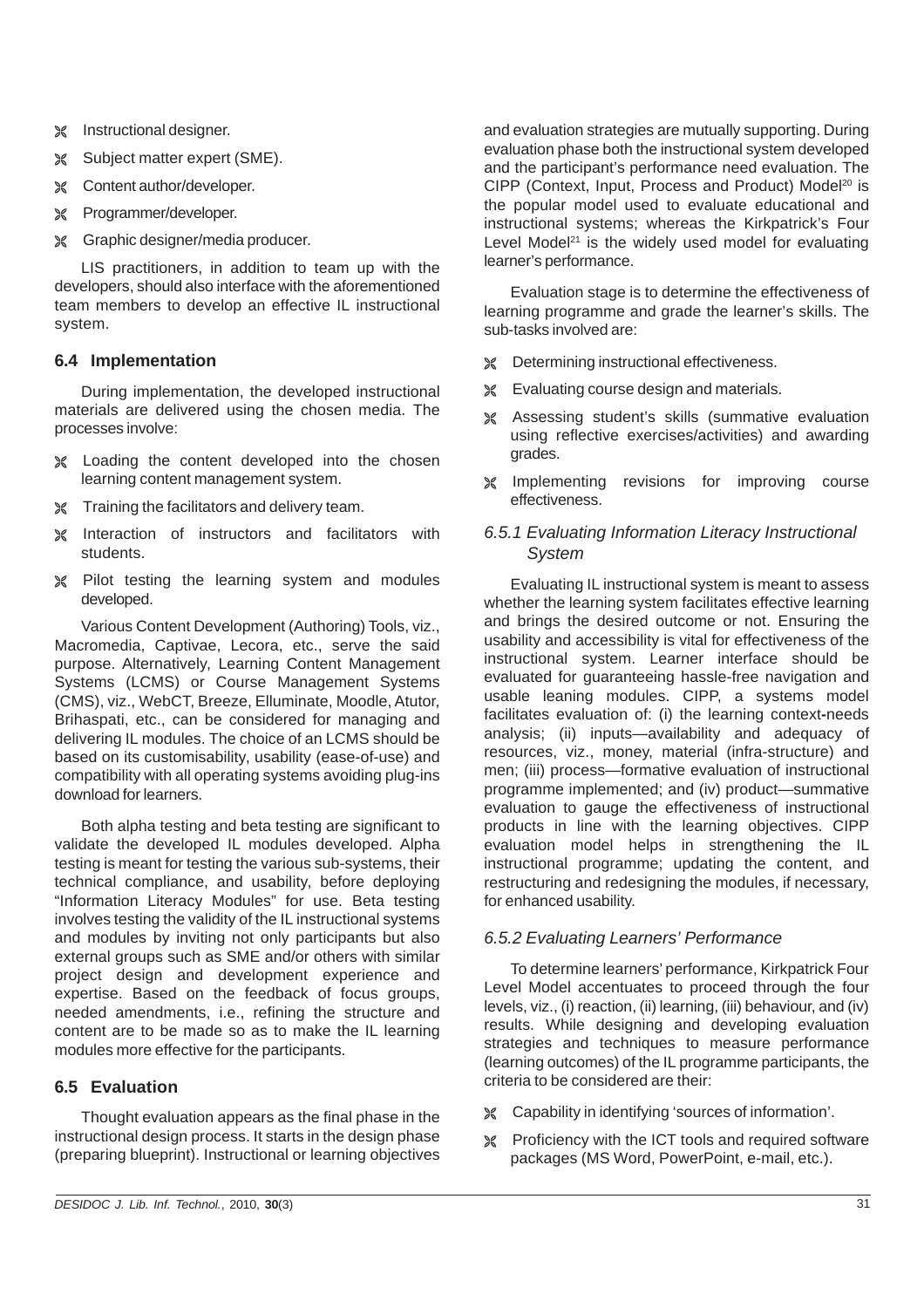- $¥$  Efficiency in identifying keywords and adopting appropriate search strategy.
- ± Competency in using search tools and search interfaces.
- ± Capability in evaluating the quality of information resources.
- ± Fair practices adopted in conserving Copyright and Intellectual Property Rights of the creators.
- ± Knowledge about the citation formats, for acknowledging the resources consumed, thus avoiding plagiarism.

Whether the learning objectives set for the IL instructional programme are achieved or not need to be assessed using different evaluation techniques. Learning activities and exercises and the quizzes within the module enable formative assessment of learners. For summative evaluation, assignments, individual and collaborative group are to be devised to evaluate the knowledge and skills learners imbibe.

All the afore-discussed instructional system design and development phases are interconnected and interreliant and outcome of each phase serves as the input for the subsequent phase. Consequently, reviewing (Fig. 2) each phase is mandatory so as to ensure quality input to the subsequent phase. Analysing instructional need and identifying the knowledge and skills gaps of learners facilitates defining learning objectives and designing curriculum and deciding evaluation criteria and practices. Outcome of the design phase in turn facilitates developing IL modules in line with the learning objectives. The developed modules are evaluated whether the learning objectives set for the IL programme are realised or not. The entire process from 'analysis of needs' through 'evaluation' constitutes the instructional design process.

# **7. CONCLUSION AND SUGGESTIONS**

Information literacy empowers learners with the knowledge (cognitive domain), skills (psychomotor domain), and attitude (affective domain) required for identifying, locating and retrieving relevant information using appropriate tools and sources; critically evaluating its quality, adopting needed criteria; consuming for personal and professional use by ethical means and practices.22 Information literate can be considered as 'wise consumer' and 'self-reliant' information user, laying a constructive path for his or her lifelong learning. To make library users as wise consumers of information, imparting IL is the primary task of LIS professionals. LIS practitioners can make the best use of technological tools available. In addition to Learning Management Systems, Web 2.0 tools enable designing and developing interactive IL modules.

Integration of instructional design theories and principles enables LIS professionals to engage learners through reflective, constructive, and collaborative practices duly focusing on interactivity and 'learning by doing'. Integrating ADDIE to design IL instructional systems enables LIS practitioners to develop effective learning modules. Collaboration is a prerequisite for planning, designing, and developing IL programme. LIS practitioners need to collaborate with the faculty of different disciplines, instructional designers, and developers which in turn necessitates developing a profound understanding of course design and development plans, learning theories, learning styles, pedagogical techniques, evaluation techniques to assess learning outcome, etc.

# **REFERENCES**

- 1. Guidelines on information literacy for lifelong learning. IFLA, the Hague, 2006. http://www.ifla.org/VII/s42/ pub/IL-Guidelines2006pdf (Accessed on 16 August 2006).
- 2. Koneru, Indira. A study of information literacy skills of BRAOU learners: Designing an integrated information portal*.* PhD Thesis, Dr BR Ambedkar Open University, Hyderabad, 2008.
- 3. Hewer, S. What is Empowerment? *School Libr*ary *Bulletin,* 1999, **5**(5). http://www.qualityresearchintern ational.com/glossary/empowerment.htm (Accessed on 4 April 2007).
- 4. Abid, Abdelaziz.. Information literacy for lifelong learning. *In* World Library and Information Congress. 70th IFLA General Conference and Council, 22-27 August 2004, Buenos Aires http://www.ifla.org/IV/ifla 70/papers/116e-Abid.pdf (Accessed on 19 April 2006)
- 5. Sayers, Richard. Principles of awareness-raising: Information literacy, a case study*.* UNESCO, Bangkok, 2006.
- 6. Wilson, L. A. Information literacy: Fluency across and beyond the university. *In* Library user education: powerful learning, powerful partnership, edited by B.I. Dewey, Scarecrow Press, Lanham, US, 2001.
- 7. Virkus, S. Information literacy in Europe: A literature review. *Information Research,* 2003, **8**(4*),* 2-3.
- 8. Horton Forest Woody. Understanding information literacy: A primer. UNESCO, Paris, 2003.
- 9. Ramsden, P*.* Learning to teach in higher education. Routledge, London, 2003.
- 10. Naidu, Som*.* E-learning: A guidebook of principles, procedures and practices, 2nd Rev. Ed. New Delhi: Commonwealth Educational Media Center for Asia.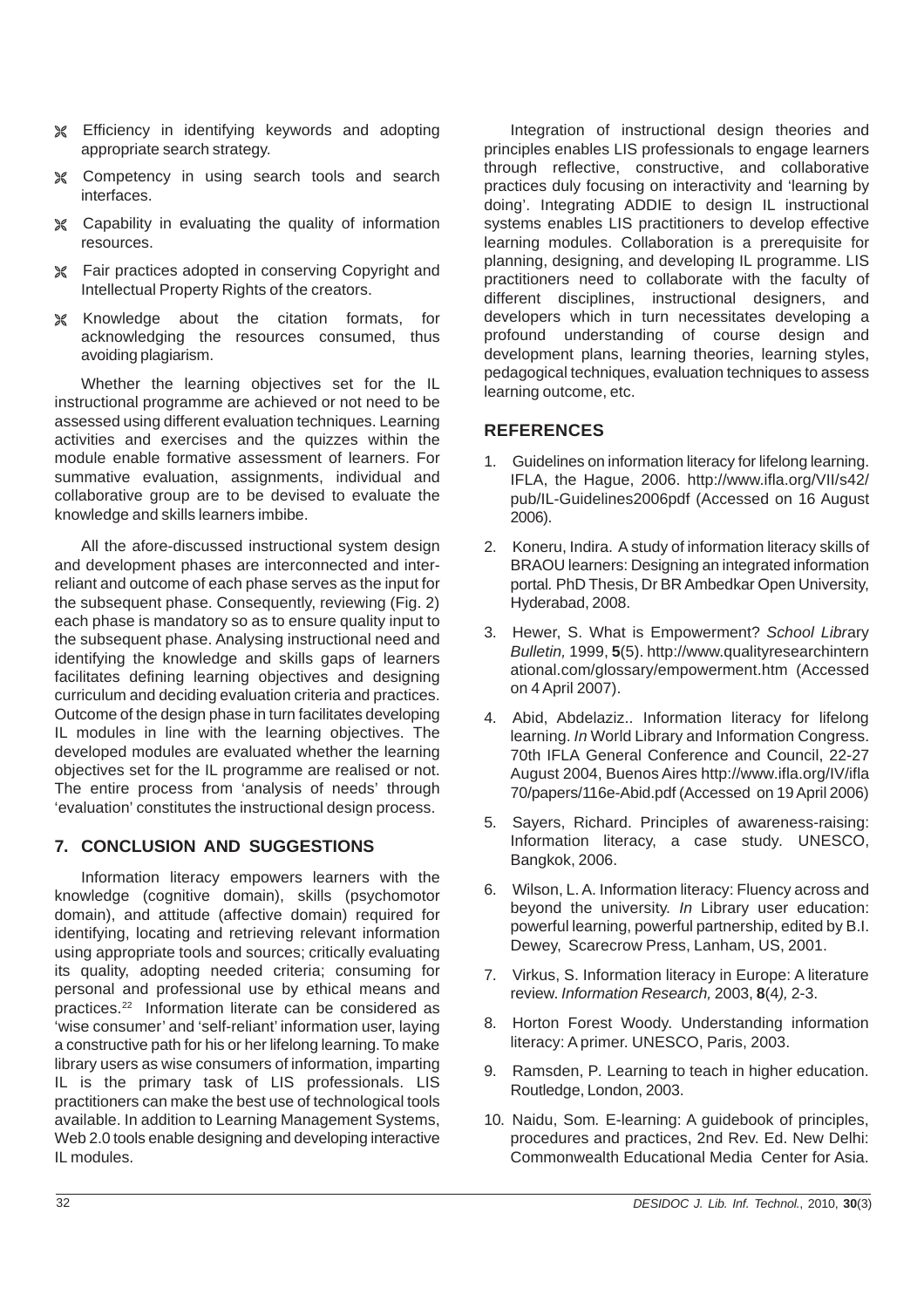http://www.cemca.org/e-learning\_guidebook.pdf.

- 11. Tessi, Tobin & Martin, Kesselman. Evaluation of webbased library instruction programs. *INSPEL*, 2000, **34**(2), 67-75.
- 12. Bates, A.W. Technology, open learning, and distance education. Routledge, London, 1995.
- 13. Webber, Sheila & Johnston, Bill. Conceptions of information literacy: New perspectives and implication. *J. Inf. Sci.,* 2000, **26** (6), 381-97.
- 14. Educause Centre for Applied Resarch. Integrating information literacy into the academic curriculum. *ECAR Res. Bull.*, 2004, **18**.
- 15. Alexandria proclamation on information literacy and lifelong learning. UNESCO, 2005.
- 16. Guidelines on information literacy for lifelong learning, IFLA, The Hague, 2006.
- 17. Tips for developing effective Web-based library instruction*.* ACRL Instructional Section. http://www.

ala.org/ala/mgrps/divs/acrl/about/sections/is/ iscommittees/webpages/instructionaltechnol ogies/ tips.cfm

- 18. Mager, R.F. Preparing instructional objectives. Belmont, Pitman Learning, CA, 1975.
- 19. Taxonomy of educational objectives, the classification of educational goals, Handbook 1: Cognitive domain, edited by B. Bloom & David McKay, New York, 1956.
- 20. Stufflebeam, D.L. Educational evaluation and decision making. Peacock Publishers, Itasca, IL,1971.
- 21. Kirkpatrick, D.L. & Kirkpatrick, J.D. Evaluating training programs: The four levels, 3rd Ed., San Francisco, Berrett-Koehler, CA, 2006.
- 22. Indira, Koneru. A study of information literacy skills of BRAOU learners: Designing an integrated information portal. PhD Thesis, Dr BR Ambedkar Open University, Hyderabad, 2008.